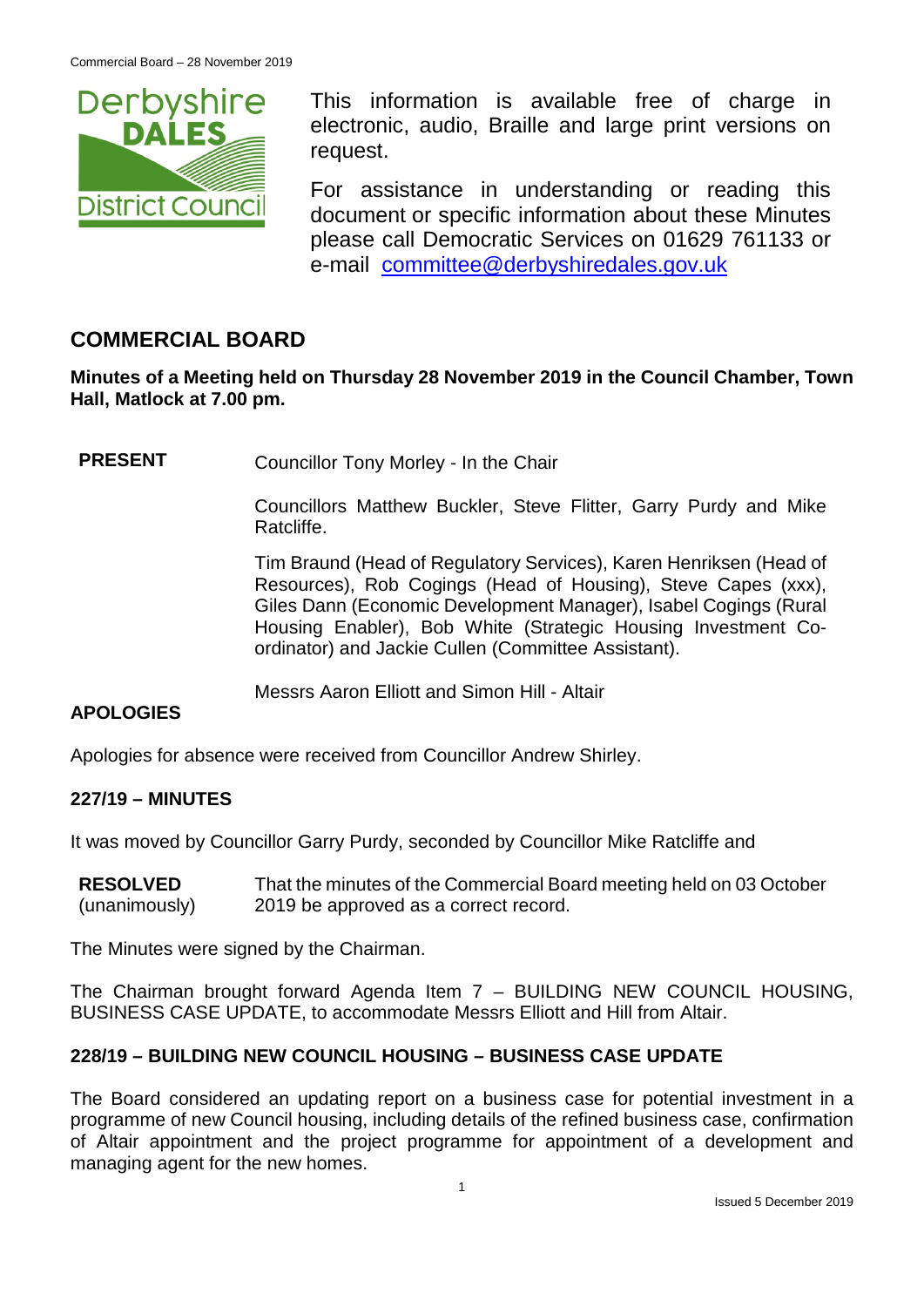A summary of the proposals was set out in Section 1 of the report and it was reported that Altair had now been engaged to support the Council with a number of activities in delivering the new Council homes, as outlined in the report. Mr Aaron Elliott (Altair) spoke briefly to Members on their approach to the project, which would use methodology similar to that used with other Local Authorities. Messrs Elliott and Hill then took questions from Members, and advised that they were 'seeking ultimate clarity' on the properties remaining as social rental houses in perpetuity, and would report back to the Committee in due course.

As well as the development of the new homes, it was proposed that the Council procure a provider of development, housing management and maintenance of the new homes (the developing managing agent), as set out in the report, meaning that, in effect, all day to day operations relating to the homes would be carried out by the Council's contractor.

A key activity over the next month was to establish the procurement route, exact timings and specification of services for both development and managing agent required by the Council. Altair would support this using their experience of procuring similar services.

The business plan would be updated annually as schemes came through the programme and forecasts could be updated. It was intended that quarterly reporting would take place on new projects or opportunities. The original business plan had been updated to factor in several changes, as listed in the report. This included an additional £10,000 per property on empty homes and homes delivered on Derbyshire Dales' sites to deliver energy saving initiatives in line with the Council's recently adopted climate emergency policy. The latest programme of development was tabled in paragraph 3.3 of the report, as shown below:

| <b>Type</b>             | Affordable<br>Rent | <b>Shared</b><br>Ownership | Other<br><b>Rent</b> | <b>Total</b> |
|-------------------------|--------------------|----------------------------|----------------------|--------------|
| <b>Empty Homes</b>      |                    |                            |                      |              |
| s106 Schemes            | 29                 |                            |                      | -35          |
| <b>DDDC Led Schemes</b> |                    |                            |                      |              |
| <b>Total</b>            | 43                 |                            |                      | 52           |

. Altair and the Council had assessed the updated delivery profile of the programme and the phasing of schemes anticipated to come forward was tabled in paragraph 3.4 of the report. Resource implications for the Council to consider were set out in paragraph 3.5 of the report.

An initial programme had been produced for delivering the next phase of the project up until appointment of the development and managing agent in readiness for handover of the first homes, planned for November 2020. The programme included an indication of likely Council resources required to complete the phase 2 work. Several of the key dates were shown in paragraph 4.2 of the report which, depending on the preferred procurement route, were subject to several months' extension. Establishing the procurement route and approach would be one of the first key tasks taking place and would be reported to the next appropriate meeting of the Commercial Board.

Another key task was to register as a Registered Provider (RP) with the Regulator for Social Housing (RSH), as outlined in the report, as well as to sign up as an Investment Partner with Homes England (either direct or via an existing consortium of housing providers) to access grant funding.

It was moved by Councillor Garry Purdy, seconded by Councillor Steve Flitter and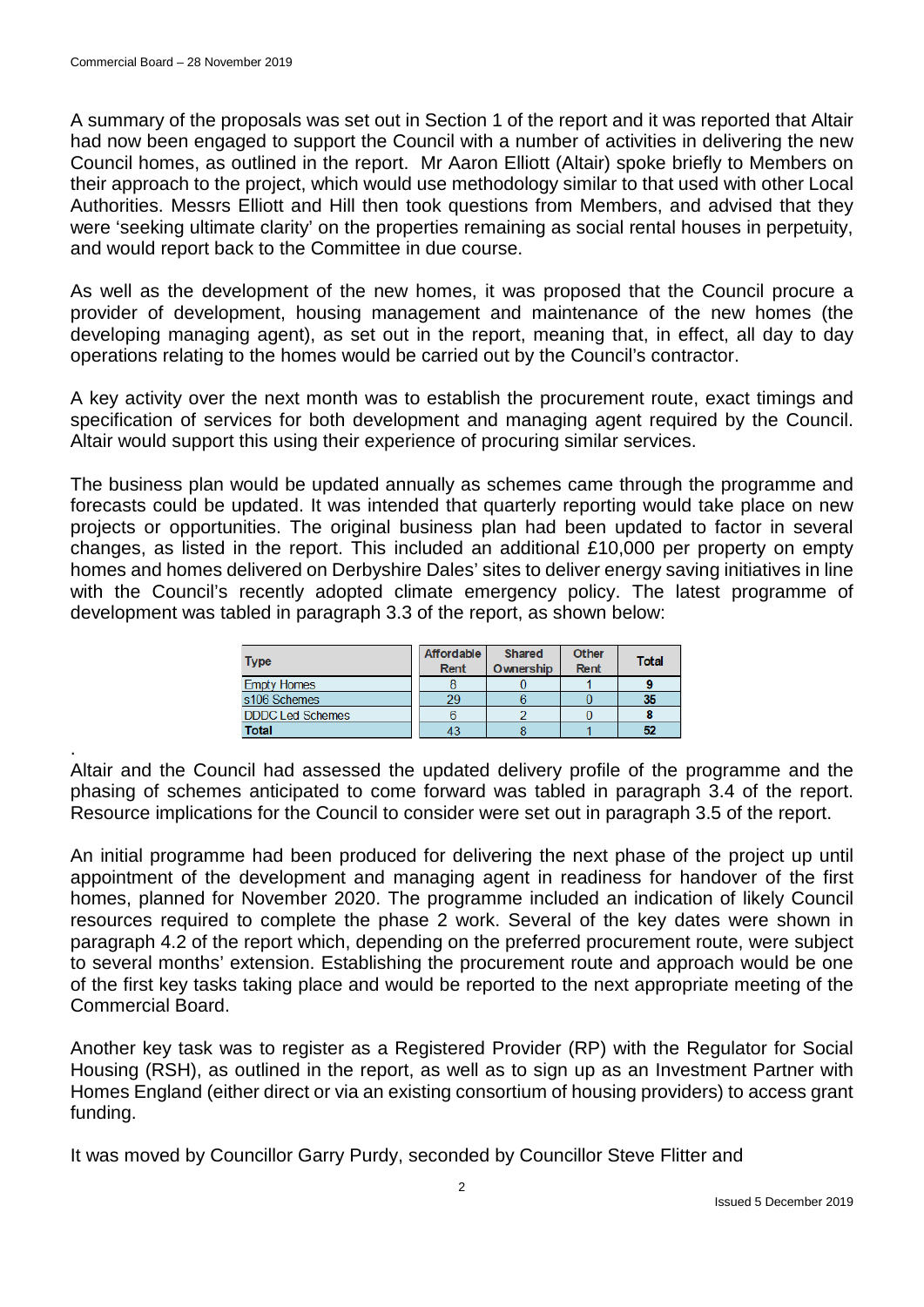# **RESOLVED**

- (unanimously)
- 1. That the Commercial Board notes the business case update,
- 2. The Commercial Board receives further reports as progress in developing the project continues
- 3. The Commercial Board approve the preparation of a report for the next Community and Environment Committee, seeking:
	- i. approval to go out to tender for a development and management agent and
	- ii. approval for delegated authority to the Head of Housing to make applications to register Derbyshire Dales DC with Homes England and the Regulator of Social Housing.

## **229/19 – LAND AT BAKEWELL ROAD, MATLOCK**

The Board considered an updating report on the outcome of public consultation undertaken on the Draft Development Brief for the Bakewell Road site, Matlock and to agree next steps. The addendum to the published report comprised the results of the public consultation; comments received from Matlock Community Vision (MCV), Indicative Layout Plan and Elevations for the site, based on a cinema development within the market hall supported by food and beverage, small retail / workspace units and community space, that would not affect existing bus or taxi services available from this location and proposed amendments to the Development Brief / Expression of Interest documentation in response to the consultation and feedback received.

The Economic Development Manager gave a presentation on the results of the survey and advised on proposed amendments to the Draft Brief.

Previous reports to Community & Environment Committee (reports of 15 November 2018, 21 February 2019, 26 June 2019 and 21 August 2019 refer) and most recently to the Commercial Board (3 October) detailed the work undertaken to bring forward viable uses on the site comprising the ground floor market hall (including service bay) and covered bus bay area, as outlined in the report.

Since the last Commercial Board, engagement on development options had continued with key stakeholders and further meetings had also taken place with traders currently operating within the market hall. Furthermore, discussions had taken place with representatives of the MCV Steering Group regarding the indicative layout for the site and content of the draft Development Brief.

The consultation ended on 24<sup>th</sup> November. A copy of the Draft Development Brief was attached at Appendix 1 to the report and a copy of the survey at Appendix 2 to the report, with the results of the public consultation and proposed amendments to the Development Brief / Expression of Interest documentation attached as an Addendum to the report. Subject to agreement of a final Development Brief, formal expressions of interest would be invited in the site. Thereafter, following assessment, the Chairman of the Commercial Board and Leaders would be consulted on the outcome of the Expression of Interest stage prior to inviting detailed proposals in line with the process agreed in the October report to Commercial Board.

It was moved by Councillor Garry Purdy, seconded by Councillor Steve Flitter and